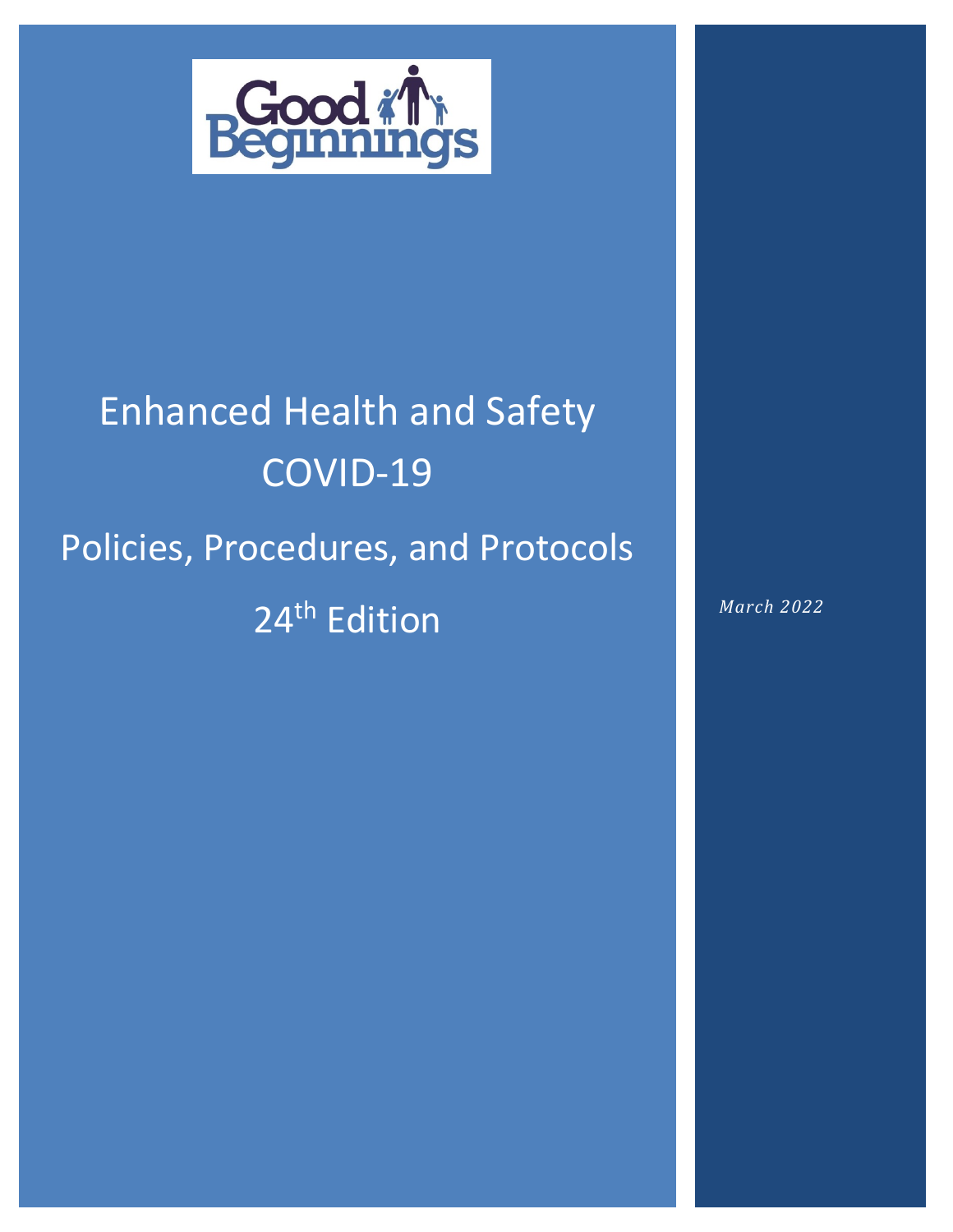# **Contents**

| Operational Guidance During COVID-19 Outbreak Child Care Re-Opening 4                      |
|--------------------------------------------------------------------------------------------|
| Enhanced Health and Safety COVID 19 Policies, Procedures, and Protocols 4                  |
|                                                                                            |
|                                                                                            |
|                                                                                            |
|                                                                                            |
|                                                                                            |
| Monitoring and Responding to Reports of COVID-19 Symptoms in a Child Care/Before and After |
|                                                                                            |
| Entering the Child Care/Program (Families/Caregivers/Essential Visitors) 6                 |
|                                                                                            |
|                                                                                            |
|                                                                                            |
|                                                                                            |
|                                                                                            |
|                                                                                            |
|                                                                                            |
|                                                                                            |
|                                                                                            |
|                                                                                            |
|                                                                                            |
|                                                                                            |
|                                                                                            |
|                                                                                            |
|                                                                                            |
|                                                                                            |
|                                                                                            |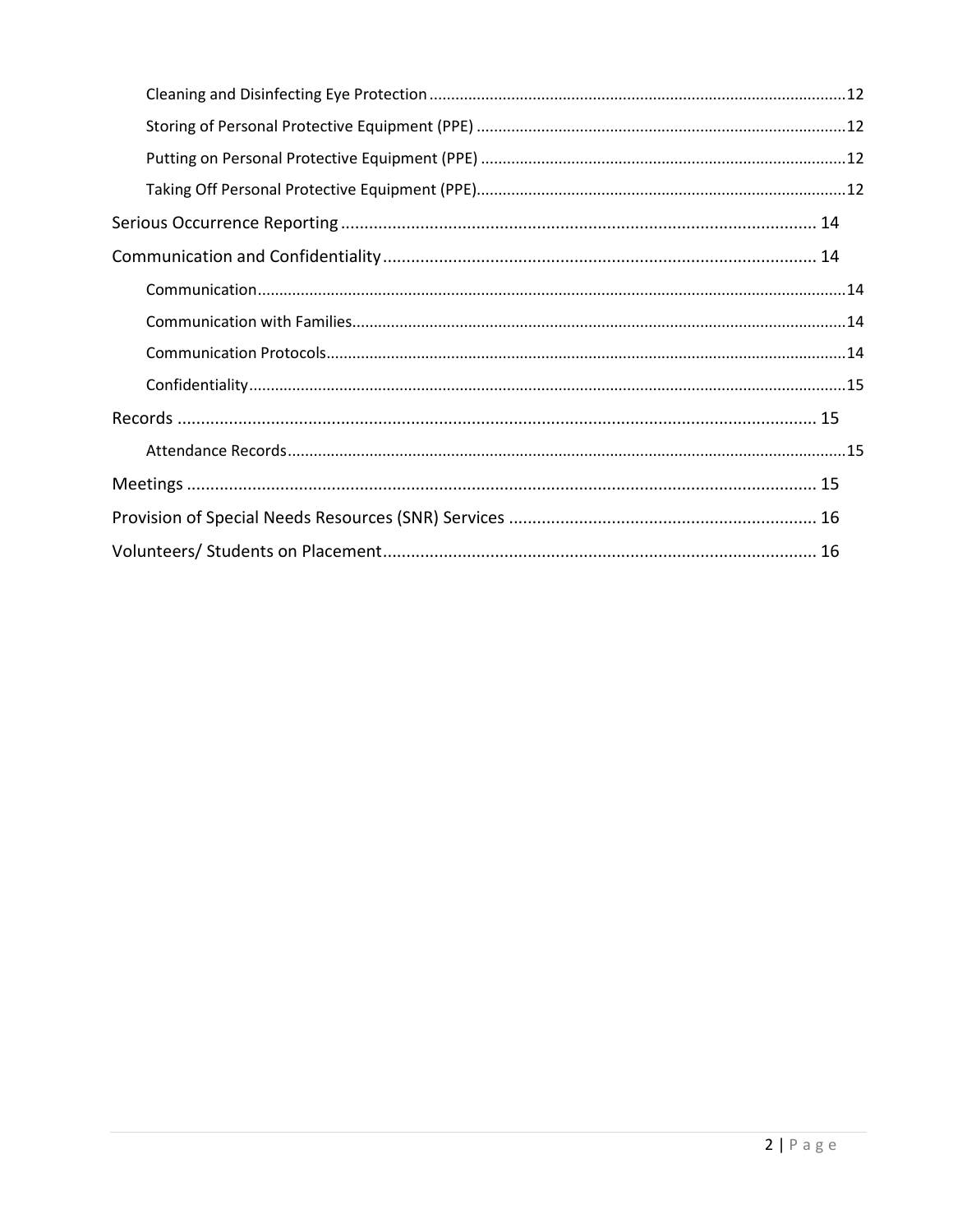# <span id="page-3-0"></span>**Highlights of Changes:**

**RECENT:** 

- Updates to screening protocols (removal of onsite validation of COVID-19 symptom screening)
- Updates to PPE (removal of requirement to wear masks indoors and removal of the requirement to wear eye protection indoors and outdoors)
- Updates to cohorts and social distancing requirements (removal of requirements)
- Updates to self-isolation requirements
- Removal of Immunization Disclosure Policy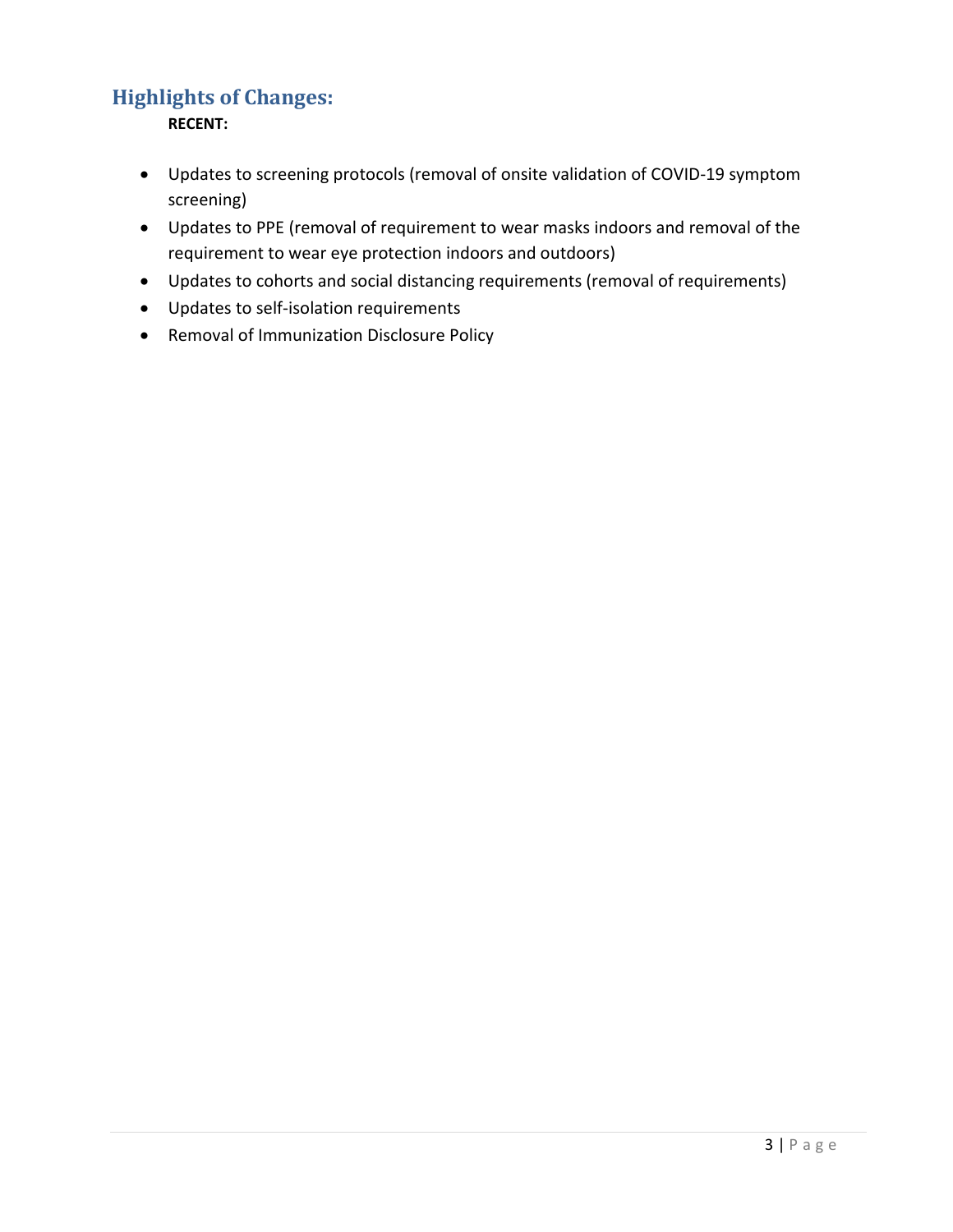# <span id="page-4-1"></span><span id="page-4-0"></span>**GOOD BEGINNINGS' CORE HEALTH AND SAFETY POLICIES**

# **Operational Guidance During COVID- 19 Outbreak Child Care Re-Opening**

The Ministry of Education provided child care operators with an Operational Guidance During COVID – 19, Outbreak Child Care Re-Opening document as a resource to support the requirements within the Child Care and Early Years Act 2014 (CCEYA). This guidance document will be modified as applicable when these restrictions can be lifted and/or amended to reflect new advice at that time.

This guidance document has been designed to use in conjunction with *Good Beginnings Policies and Procedures and Program Statement*, *Good Beginnings' Enhanced Health and Safety Policies COVID-19*, *Child Care and Early Years Act 2014 (CCEYA),* and *Southwestern Public Health*.

# <span id="page-4-2"></span>**Enhanced Health and Safety COVID 19 Policies, Procedures, and Protocols**

#### **The best way to protect from COVID – 19 is**:

- Wash your hands regularly with soap and water for 20 seconds or using alcohol-based hand sanitizer (minimum of 70% alcohol) when soap and water are not available.
- Practice proper cough and sneeze etiquette (for example, sneeze and cough into your sleeve and avoid touching your eyes, nose or mouth).

## <span id="page-4-3"></span>**Health and Safety Protocols**

Good Beginnings has submitted an attestation to the Ministry of Education that confirms enhanced policies, procedure and protocols have been developed and reviewed with all employees. The policies will be shared with all Good Beginnings' families. These policies, procedures and protocols have been established by seeking guidance from the Ministry of Health, Ministry of Education and Southwestern Public Health. Good Beginnings will establish enhanced health and safety policies, procedure and protocols that will address:

- Screening for symptoms prior to admission (children, staff and essential visitors)
- Use of Personal Protective Equipment (PPE)
- Entering the Child Care Centre/School Age Program
- Hand hygiene
- Sanitization of the space, toys and equipment

Good Beginnings will seek and follow the advice of Southwestern Public Health regarding best practices for cleaning and disinfecting throughout the COVID-19 Pandemic.

## <span id="page-4-4"></span>**Staff Training**

- Training will be provided to all staff on Good Beginnings' Enhanced Health and Safety COVID-19 Policies, Procedures, and Protocols and current health and safety measures according to the Operational Guidance Document, as well as, those put in place by Southwestern Public Health.
- Staff will be trained on the proper use, care and limitations of any required PPE.
- Staff are required to follow the Child Care and Early Years Act, Southwestern Public Health Policies, Human Resources Policies and Procedures, Good Beginnings' Policies and Procedures at all times.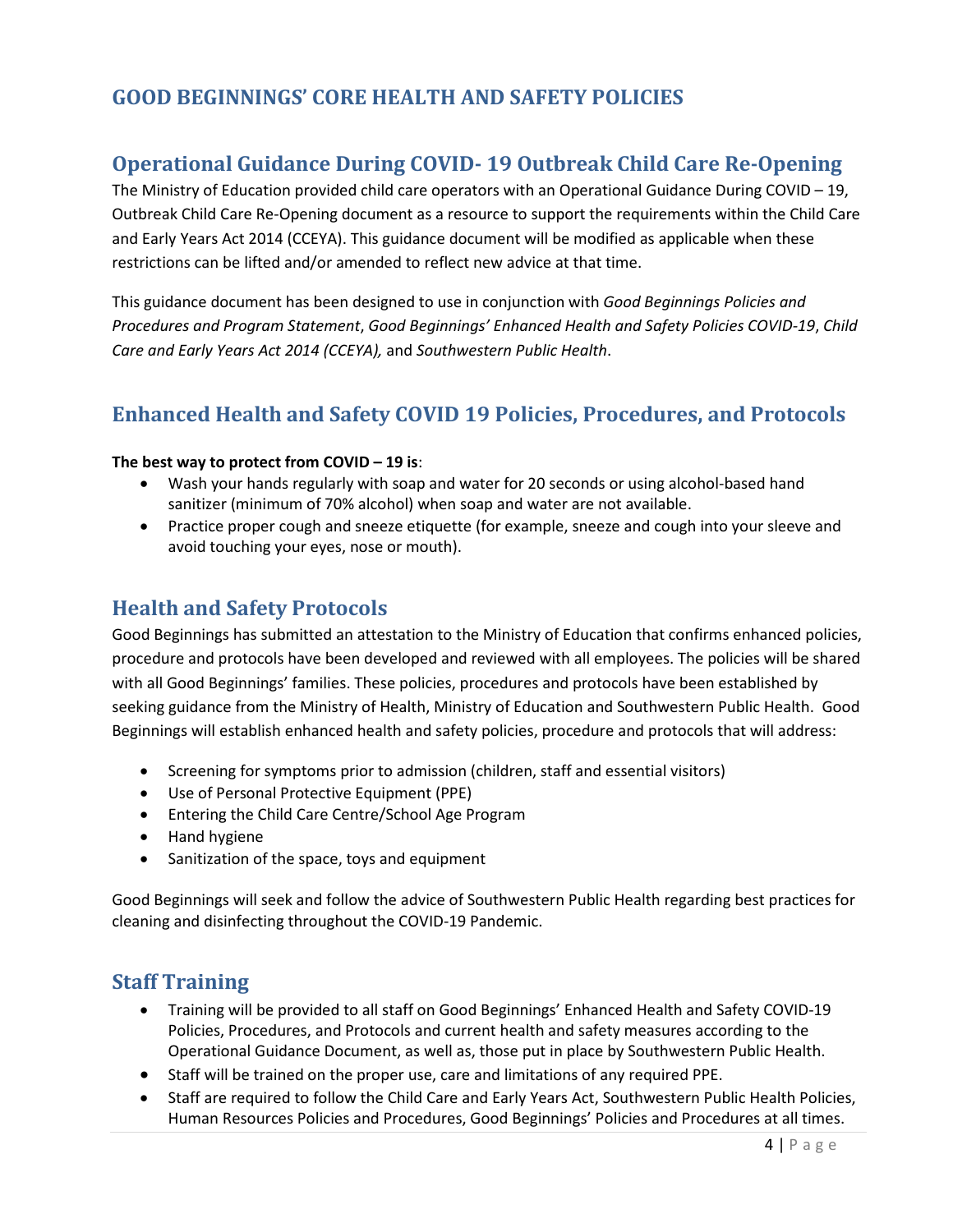# <span id="page-5-0"></span>**Screening for Possible Symptoms of COVID-19**

## *Revised Date: March 2022*

All families and staff will be required to complete a one-time **'***Attestation to Self-Screen Daily for COVID-19'.*

The province will continue to provide a COVID-1[9 school and child care screening tool](https://covid-19.ontario.ca/school-screening/) and may update it as required**.** 

All individuals entering the child care premises/school age programs must self-screen every day before attending the program using the provincial screening tool. All individuals must follow the monitoring and isolation advice outlined in the screening tool.

Parents and guardians are to screen their child(ren) for symptoms of illness every day and must follow the monitoring and isolation advice outlined in the screening tool.

## <span id="page-5-1"></span>**Existing Health Conditions Not Related to COVID-19**

As we are all aware, there are existing medical conditions that present with symptoms that are similar to COVID-19 symptoms. (Asthma, COPD, seasonal allergies, post nasal drip etc.)

To assist individuals during this time, we require having on file, confirmation of diagnosis; list of typical symptoms associated, and prescribed medical intervention as required.

Confirmation can be either:

- Listed on a child's registration form/listed in an employee's personnel file
- Separate letter from a doctor or nurse practitioner which will be kept on file

#### <span id="page-5-2"></span>**Returning to Care for Children**

Returning to care or work will be dependent on the direction given by the Ontario Government's [COVID-19](https://covid-19.ontario.ca/school-screening/)  [School and Child Care Screening Tool](https://covid-19.ontario.ca/school-screening/) and/or Southwestern Public Health.

**Please note: Families of ill children and staff are not required to provide proof of a negative COVID-19 test result before returning to the Child Care Centre and/or School Age Program or work.**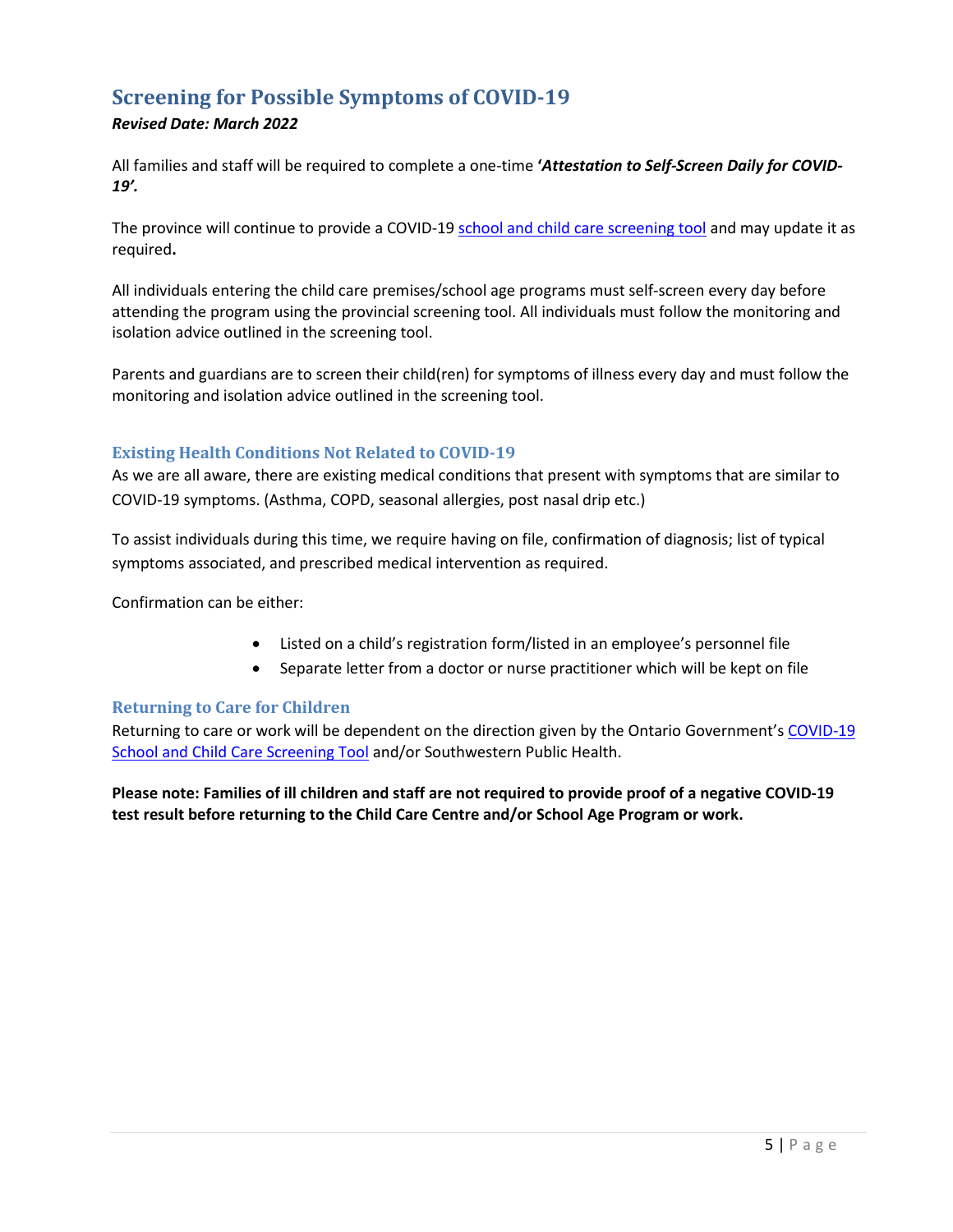# <span id="page-6-0"></span>**Monitoring and Responding to Reports of COVID-19 Symptoms in a Child Care/Before and After School Age Setting**

All individuals must follow the monitoring and isolation advice outlined in the Provincial [COVID-19 school](https://covid-19.ontario.ca/school-screening/)  [and child care screening](https://covid-19.ontario.ca/school-screening/) tool for symptom screening, monitoring and isolation procedures.

- If an individual becomes ill while in the child care centre/school age program:
	- $\circ$  The ill individual will be immediately separated from others, in a separate room where possible (i.e., an isolation room). Staff can leave if they are capable of driving themselves home.
	- $\circ$  If a separate room is not available, the ill person will be kept at a minimum of 2 metres distance from others.
	- o Symptomatic children who are separated from others will be supervised.
	- o Parents/guardians will be contacted for pick-up of symptomatic children.
	- $\circ$  Staff providing care to the ill individual will maintain as much physical distance as possible and will wear a medical mask, eye protection, gloves and a lab coat.
	- $\circ$  If tolerated, and above the age of two (2), the ill individual will also wear a medical mask.
	- $\circ$  Hand hygiene and respiratory etiquette will be practiced while the ill individual is waiting to be picked up.
	- o A staff member will remain with the child until a family member arrives.
	- $\circ$  Cleaning of the area the separated individual was in and other areas of the child care/program setting where the ill individual will be conducted as soon as reasonably possible after the ill individual leaves (see Sanitization of Space, Toys and Equipment section).
	- $\circ$  The ill individual and/or their parent or guardian be advised to use the Ontario Government's [COVID-19 School and Child Care Screening Tool](https://covid-19.ontario.ca/school-screening/) and follow its instructions.

# <span id="page-6-1"></span>**Use of Personal Protective Equipment (PPE)**

As of March 21, 2022, the province has removed the requirement for masking and eye protection with licensed child care. However, Good Beginnings' employees will continue to wear face masks when *inside* a child care centre or school age program. Eye protection is not required to be worn.

Good Beginnings *strongly encourages* the wearing of masks while indoors for **all individuals**. However, we respect the decision of families to make this personal decision for themselves and their children.

Masks are not recommended for children under the age of two (see information about the use of face coverings on the provincial COVID-19 website).

Staff may continue to wear *additional* layers of PPE. Good Beginnings will continue to support staff and will ensure they have access to face masks, eye protection, lab coats and gloves at all Good Beginnings' program locations.

## <span id="page-6-2"></span>**Entering the Child Care/Program (Families/Caregivers/Essential Visitors)**

- Masks and eye protection are not required for families, children or essential visitors to enter a child care centre or program; however, face masks are strongly encouraged indoors.
- All individuals will complete their daily online COVID-19 screening before entering a child care centre or school age program using the [provincial COVID-19 screen tool.](https://covid-19.ontario.ca/school-screening/)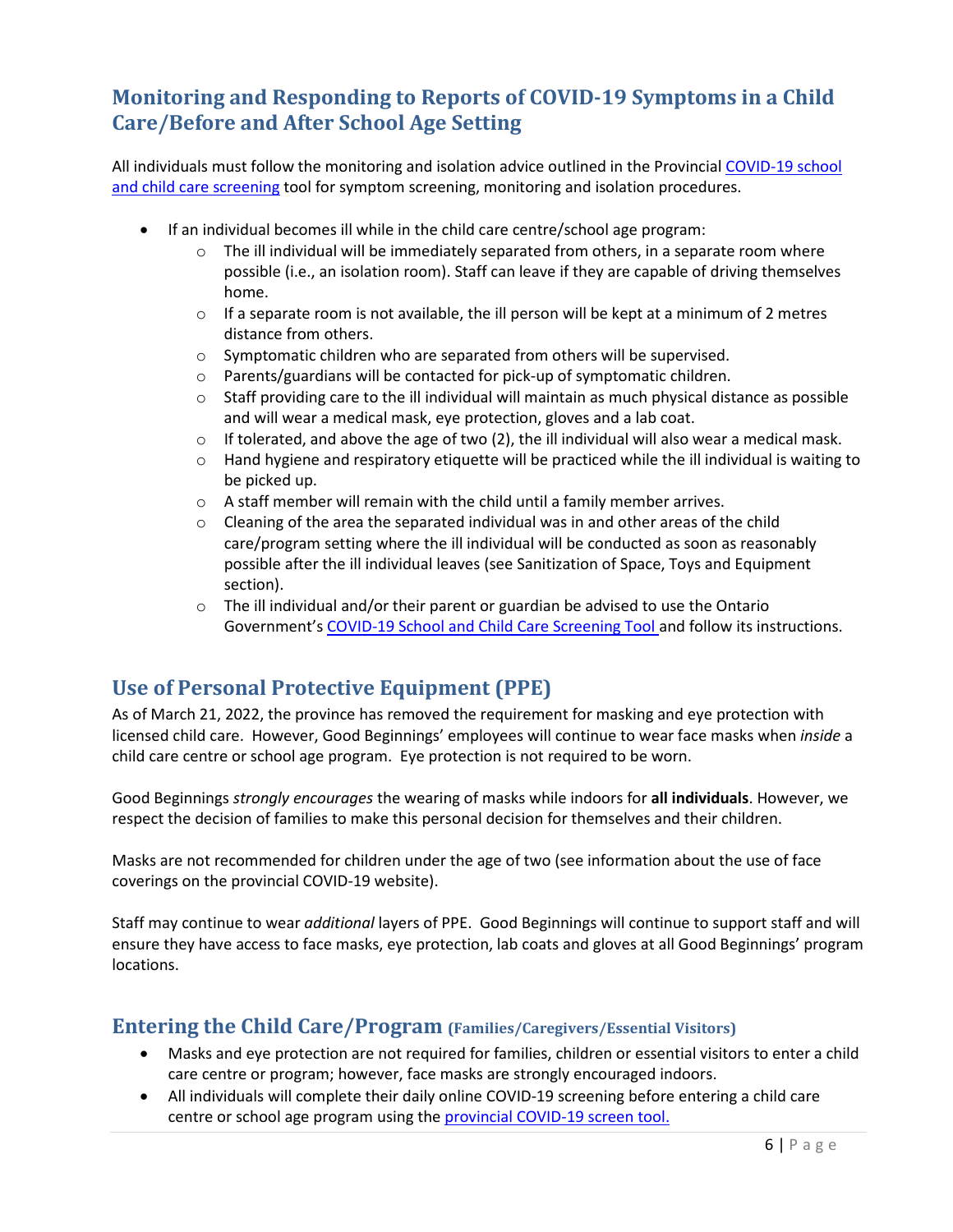- Parents and guardians are to screen their children for symptoms of illness every day using the [provincial COVID-19 screen tool.](https://covid-19.ontario.ca/school-screening/)
- All individuals entering and exiting a child care centre/program will do their best to maintain distance from other individuals not in their household and will not linger onsite when dropping off or picking up their child(ren).
- All individuals entering and exiting a child care centre/program will practice hand hygiene.
- Children will practice hand hygiene upon entering and exiting their classroom.
- Essential visitors will sign in on the *Visitor Sign in Sheet.*

## <span id="page-7-0"></span>**Interactions with Children**

- Children must not share food, feeding utensils, soothers, bottles, sippy cups, etc.
- Label these items with the child's name to discourage accidental sharing.
- Mouthed toys must be removed immediately after a child is finished playing with it for cleaning and disinfecting and must not be shared with other children.

## <span id="page-7-1"></span>**Food Provision**

- Staff preparing food will have their Food Handlers certification.
- Meals and snacks will be served family style, where staff serve children individually.
- Meal/snack practices will ensure there is no sharing of food at meal times.
- There should be no food provided by the family/outside of the regular meal provision of the centre/program (except where required, the food containers will be labelled with the child's name and placed in an individual labeled lunch bag which will be provided by Good Beginnings).
- Proper hand hygiene will be practiced by staff when preparing food.
- Proper hand hygiene will be practiced by all individuals before and after eating.
- Where possible, children should practice physical distancing while eating to discourage food sharing.

## <span id="page-7-2"></span>**Rest Time**

- Cots/cribs will be spaced out as much as possible and Educators will ensure sleep and rest time checks are observed and noted where required.
- Educators will ensure the cots and cribs are well labeled.
- An Educator will be able to assist the children at rest time.
- Bedding will be washed weekly, more often if necessary.
- Cots and cribs that are used will be sprayed and washed weekly with soap and water, then disinfected, and additionally when visibly dirty.

## <span id="page-7-3"></span>**Diapering and Washroom Routines**

All diapering and washroom routines will be followed in accordance to Good Beginnings' policy and procedures with these additions to protect children and Educators from Covid-19. When changing diaper or soiled clothes, follow these steps:

- 1. Wash hands and prepare the items you will need for diapering or changing the soiled clothes.
- 2. Put on a pair of disposable gloves.
- 3. Disinfect the change table if used.
- 4. Dispose of used gloves in the plastic lined garbage can.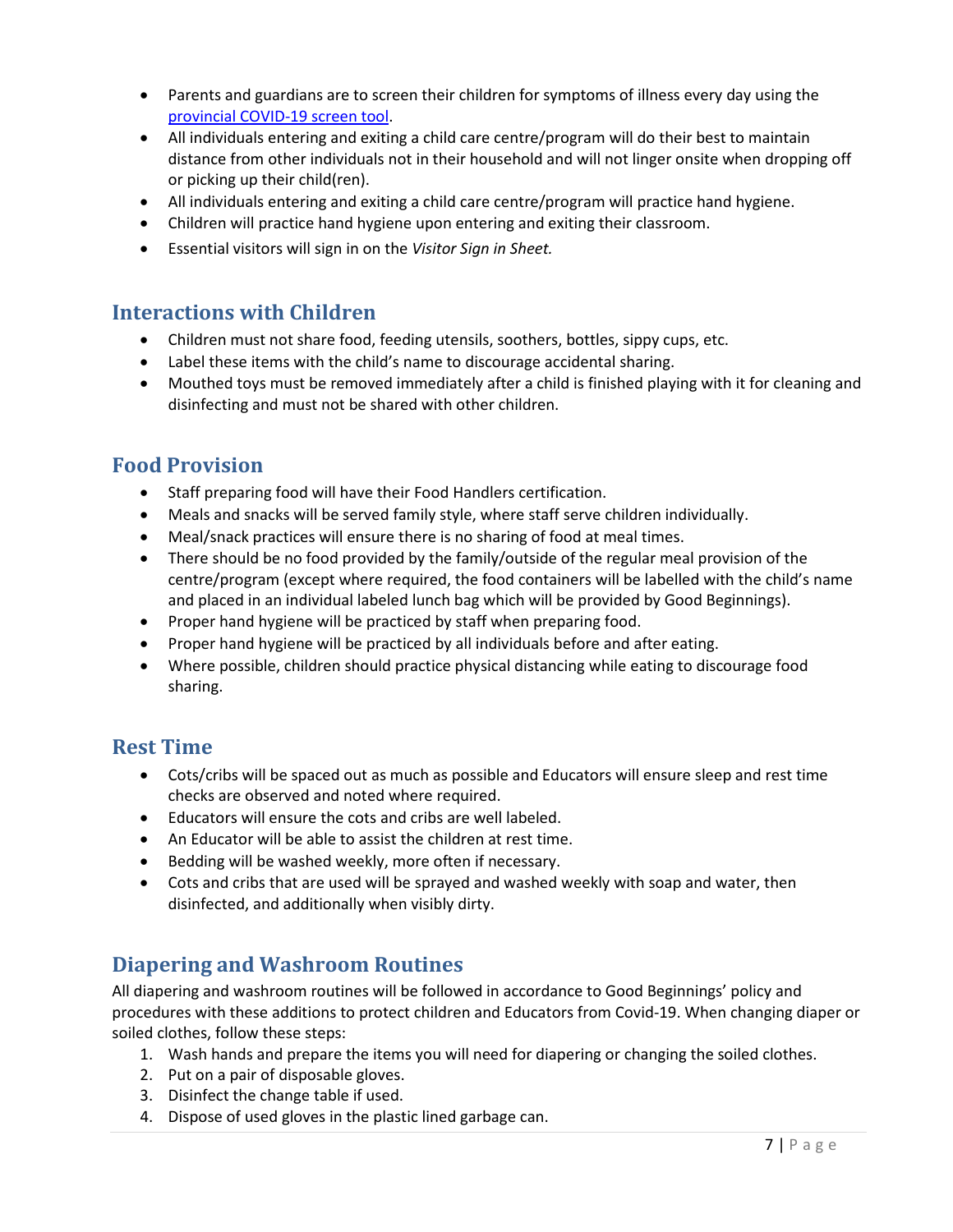- 5. Wash your hands.
- 6. As you are washing your hands, children will wash their hands.
- <span id="page-8-0"></span>7. Implement washroom cleaning protocols at all times.

## **Sun Screening of Children**

- Families will be required to sign an Authorization & Administration Special Lotions and Creams form
- Each child is **encouraged** to provide their own labelled sunscreen.
- Good Beginnings will have sunscreen available if required.
- Prior to outside time, sunscreen will be applied by the child if possible.
- Educators may provide assistance when applying sunscreen to any child requiring it.
- The Educator will wash their hands before and after each application.
- Educators may wish to wear gloves.
- Gloves must be changed in between each child and Educators are to perform proper hand hygiene.
- <span id="page-8-1"></span>• Educators will assist children with applying the sunscreen when needed.

## **Staff Break/Lunch Rooms**

- Educator lunches and breaks will be staggered between groups whenever possible.
- Staff will be given pre-determined break times so to minimize the number of individuals in a room at one time.

## <span id="page-8-2"></span>**Hand Hygiene**

- Encourage children not to touch their eyes/face.
- Ensure everyone implements frequent and proper hand hygiene before and after eating, washroom routines, between play activities, upon returning from outdoors etc.
- Wash your hands often with soap and water and dry your hands with a disposable paper towel.
- If water is not available, you may use alcohol-based hand sanitizer (with greater than 70% alcohol content).
- Where toys and equipment are shared between groups, children will practice hand hygiene before and after play

# <span id="page-8-3"></span>**Cleaning and Sanitizing Protocols**

Good Beginnings will enhance our cleaning protocols within all of our centres/programs. Good Beginnings will use Dual Quat and/or Virox to disinfect. Virox will be used to clean following an outbreak or a notification of a COVID-19 positive case.

When cleaning and sanitizing, staff will do the following:

- Clean with soap and water prior to disinfecting
- Ensure the disinfectant has not expired
- Follow the specific directions for use as per manufacturer's instructions (minimum surface contact time, wiping off disinfectant etc.)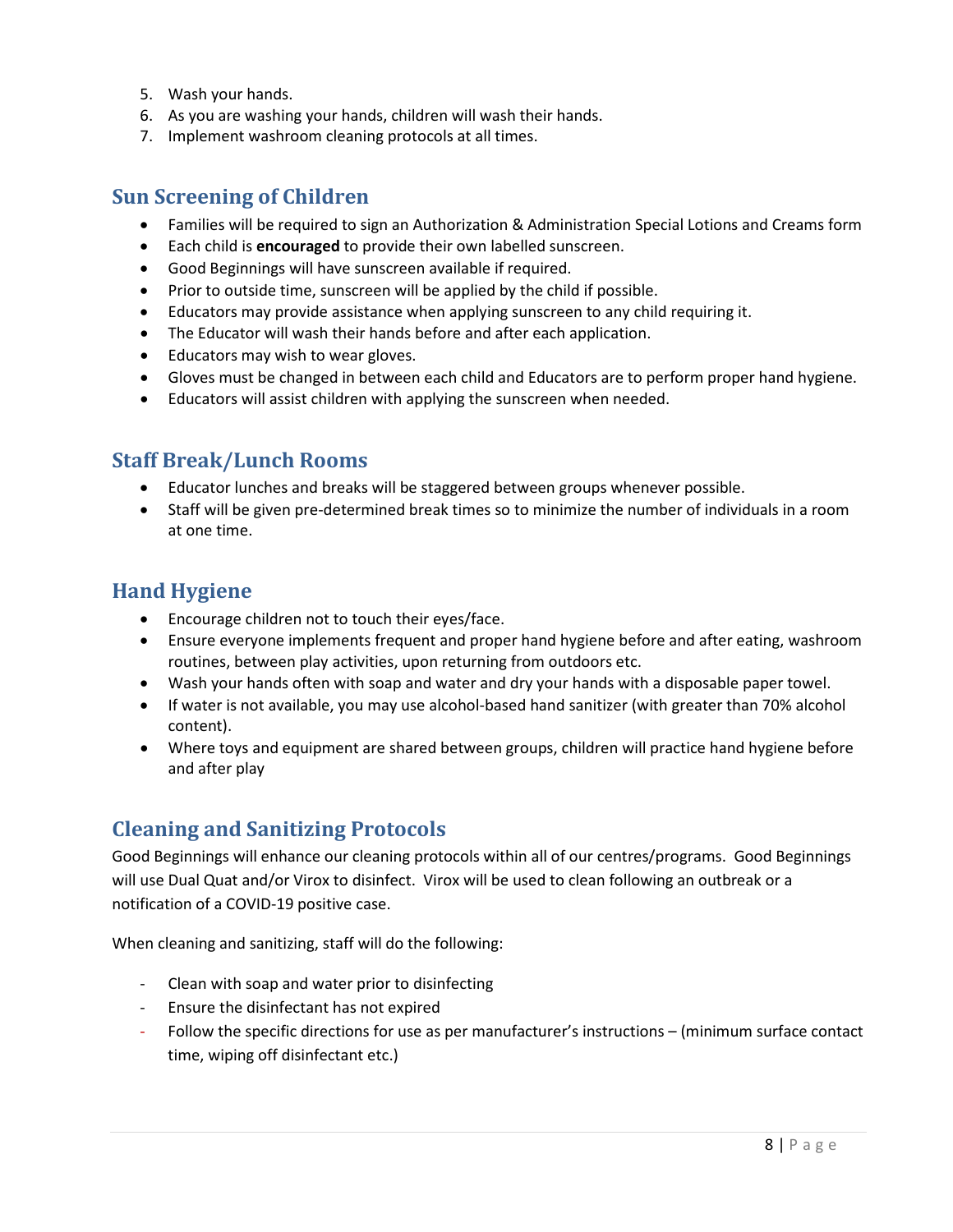## <span id="page-9-0"></span>**Frequently Touched Surfaces**

Each room/space will have a cleaning log where staff will record each time toys/equipment etc. are disinfected. Staff will:

- Cleaning will be recorded on the appropriate *Cleaning Log* and scanned to drive and originals shredded.
- Clean and disinfect frequently touched surfaces such as doorknobs, light switches, toilet and faucet handles, eating areas, handrails etc. a minimum of **twice daily** or more often depending on soilage.
- Tables will be washed and disinfected at the beginning of the day, before and after meal times and when the table has been used by a group of children.
- Office equipment will be disinfected daily and after an individual uses it.
- Bedding will be washed weekly and each cot/crib will be sprayed with soap and water, then disinfected and left to air dry overnight.
- The Child Care Centre or School Age Program and Administrative and Chıldınü Oxford offices will be thoroughly cleaned each night by custodial staff.

## <span id="page-9-1"></span>**Shared Spaces/Objects/Toys**

- Toys will be washed and disinfected daily or more often as required and immediately when a child has mouthed a toy (after the child is done using it).
- Where children share equipment, objects and toys, Educators will ensure children and staff practice regular hand hygiene and respiratory etiquette to reduce the risk of infection related to shared items.
	- o Soap and water are preferred as the most effective method
	- o **Alcohol – Based Hand Rubs (ABHR) with a minimum of 70% alcohol** concentration can be used by children. It is most effective when hands are not visibly soiled.
	- o **ABHR will be stored in safe and appropriate locations to avoid accidental misuse by children.**

#### **Where an individual is suspected of having COVID-19 in the child care setting:**

- o All items used by the ill person will be cleaned and disinfected after the ill individual leaves.
- $\circ$  All rooms (eg. classroom, washroom, hallways) where the ill person was in and all surfaces (tables, chairs, counters, walls, within the room) and any surfaces within 2 metres where the ill person may have passed through will be cleaned as soon as possible after the ill individual leaves.
- $\circ$  Disposable cleaning supplies will be used where possible, example disposable wipes.
- $\circ$  Good Beginnings will use Virox to disinfect while ensuring that the disinfecting agent has not expired. Each room/space will have a cleaning log where staff will record each time toys/equipment etc. are disinfected.
- o All items that cannot be cleaned (paper, books, cardboard puzzles) will be removed and stored in a sealed container for a minimum of 7 days.

## <span id="page-9-2"></span>**Cleaning the Children's Washroom**

- Washrooms will be cleaned and disinfected after each use.
- When a washroom is shared with another group, it will be thoroughly cleaned after the group is finished using the washroom.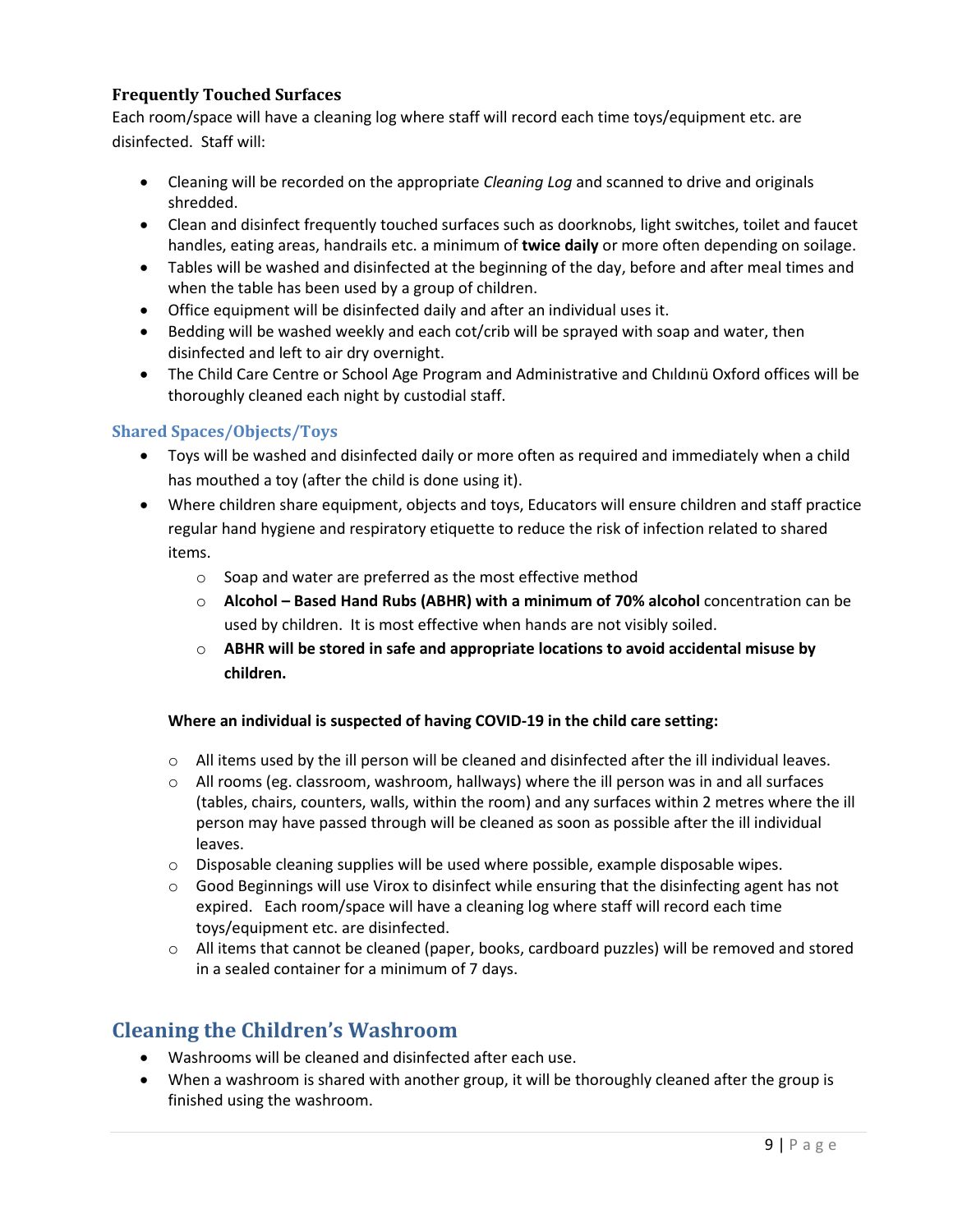- The cleaning will be recorded on the cleaning log that is posted in the washroom.
- The washroom will be thoroughly cleaned after lunch and recorded on the cleaning log posted in the washroom.
- <span id="page-10-0"></span>• Each night the washroom will be cleaned by a professional custodian.

## **Cleaning Laundry**

- Staff will wear gloves, medical masks and eye protection when doing laundry.
- Laundering materials will be conducted as per laundry machine user guides.
- All washcloths, cleaning cloths and towels will be used one time and then put in the laundry basket or the washing machine.
- Laundry will be washed at least once a day.
- <span id="page-10-1"></span>• Lab coats will be washed daily.

## **Emptying Waste Baskets**

- All waste can go into regular garbage bins lined with plastic bags.
- Plastic bags make it safer and easier to empty the wastebasket.
- <span id="page-10-2"></span>• After emptying the wastebasket, staff will wash their hands.

## **Cleaning and Disinfection for Public Settings**

COVID-19 is a virus that spreads by respiratory droplets of an infected person to others with whom they have close contact. It can survive on different surfaces, but can be killed by most cleaners and disinfectants.

- Commonly used cleaners and disinfectants are effective against COVID-19.
- Use only disinfectants that have a Drug Identification Number (DIN). A DIN is an 8-digit number given by Health Canada that confirms it is approved for use in Canada.
- Check the expiry date of products you use and always follow manufacturer's instructions.
- In addition to routine cleaning, surfaces that have frequent contact with hands should be cleaned and disinfected **twice per day and when visibly dirty**.
	- Examples include doorknobs, light switches, toilet handles, counters, hand rails, touch screen surfaces and keypads.
- In addition to routine cleaning, staff will follow Good Beginnings' Workplace Disinfection Policy.
- Where possible, use pre-mixed solution.
- Read and follow manufacturer's instructions to:
	- Properly prepare solution
	- Allow adequate contact time for disinfectant to kill germs (see product label)
	- Wear gloves when handling cleaning products including wipes
	- Wear any other personal protective equipment recommended by the manufacturer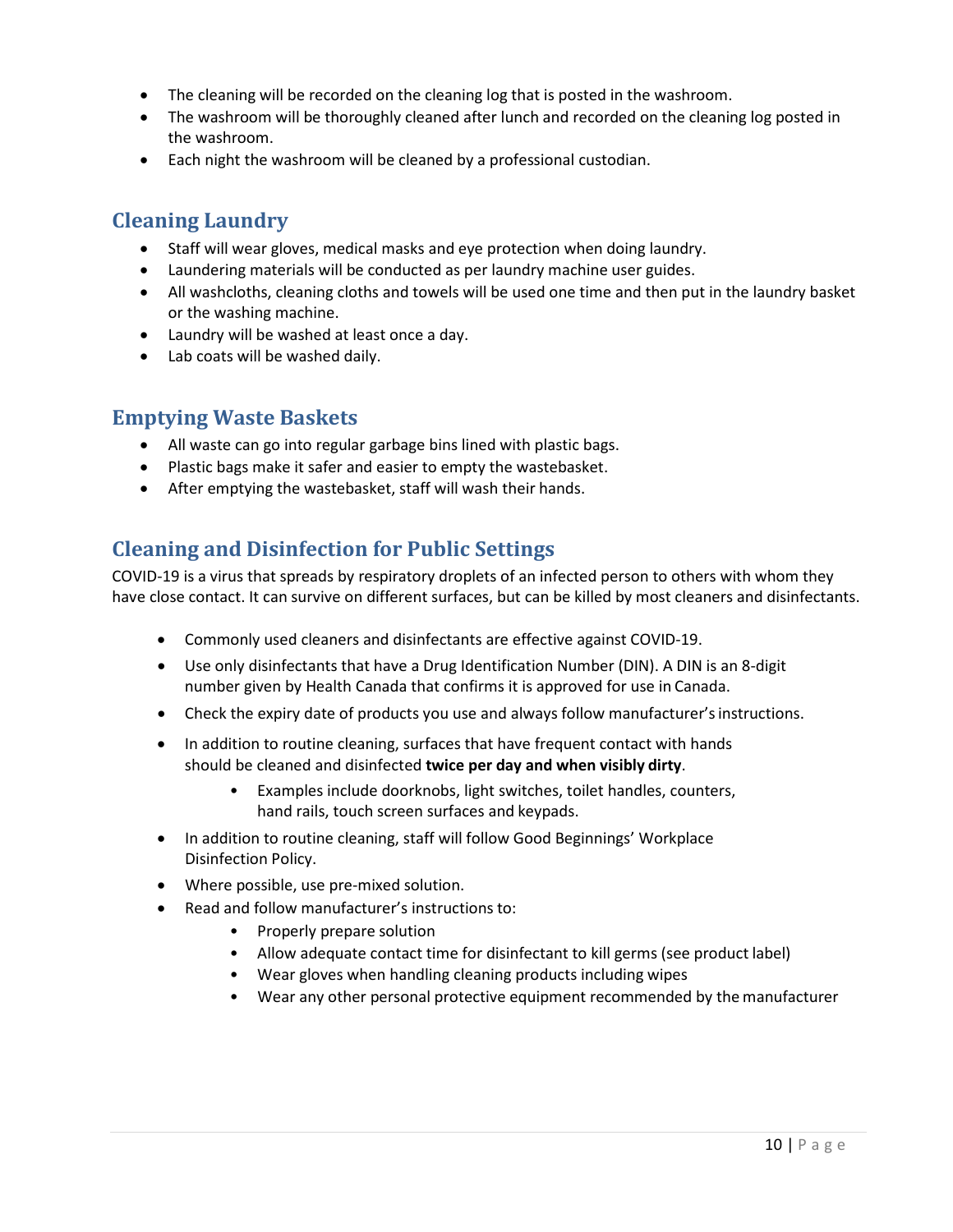# <span id="page-11-0"></span>**All Child Care Centres**

All specific items to be cleaned and disinfected will be noted on the cleaning schedule logs.

#### **OFFICES**

• Disinfect area/items after holding meetings in your office – door handle, desk, chair, any shared item etc.

#### **ADMINISTRATIVE AREAS**

- Shared area will be cleaned and disinfected once a day and noted on the cleaning schedule log.
- Staff are responsible to disinfect everything after they have used it.

#### **FREQUENTLY TOUCHED SURFACES**

• Frequently touched items will be cleaned and disinfected twice a day.

#### **LUNCH ROOMS/EATING AREA**

- Everyone is responsible to clean/disinfect after they utilize the lunch room area.
- This area will be thoroughly cleaned and disinfected every afternoon and noted on the cleaning schedule log.
- The custodian will clean it at night.

#### **WASHROOMS**

• The cleaners will thoroughly clean it at night.

#### **EMPLOYEES'**

• The cleaners will clean it thoroughly at night and record on the cleaning log.

#### **CHILDREN'S**

- The toilets, sinks and soap dispenser will be sprayed after every use.
- The toilets, sinks, toilet paper containers, soap dispensers, paper towel dispensers, counters, diaper changing counter, cupboard faces and handles will all be sprayed after lunch.
- The cleaners will clean it thoroughly at night.

#### **CLASSROOMS**

• These areas will be completed by the Educators in the group throughout the day.

#### **Weekly**

• Linens (more often if soiled) and cots

#### **KITCHEN**

- Cook will disinfect the kitchen at the end of their shift
- Educator with their food handlers will clean the afternoon snack dishes and disinfect the area when they are finished.

#### **PLAYGROUND TOYS**

• Cleaning will be completed daily by the Educators in the group.

#### **LAUNDRY**

This area will be cleaned and disinfected by individuals after each use, as well as every afternoon.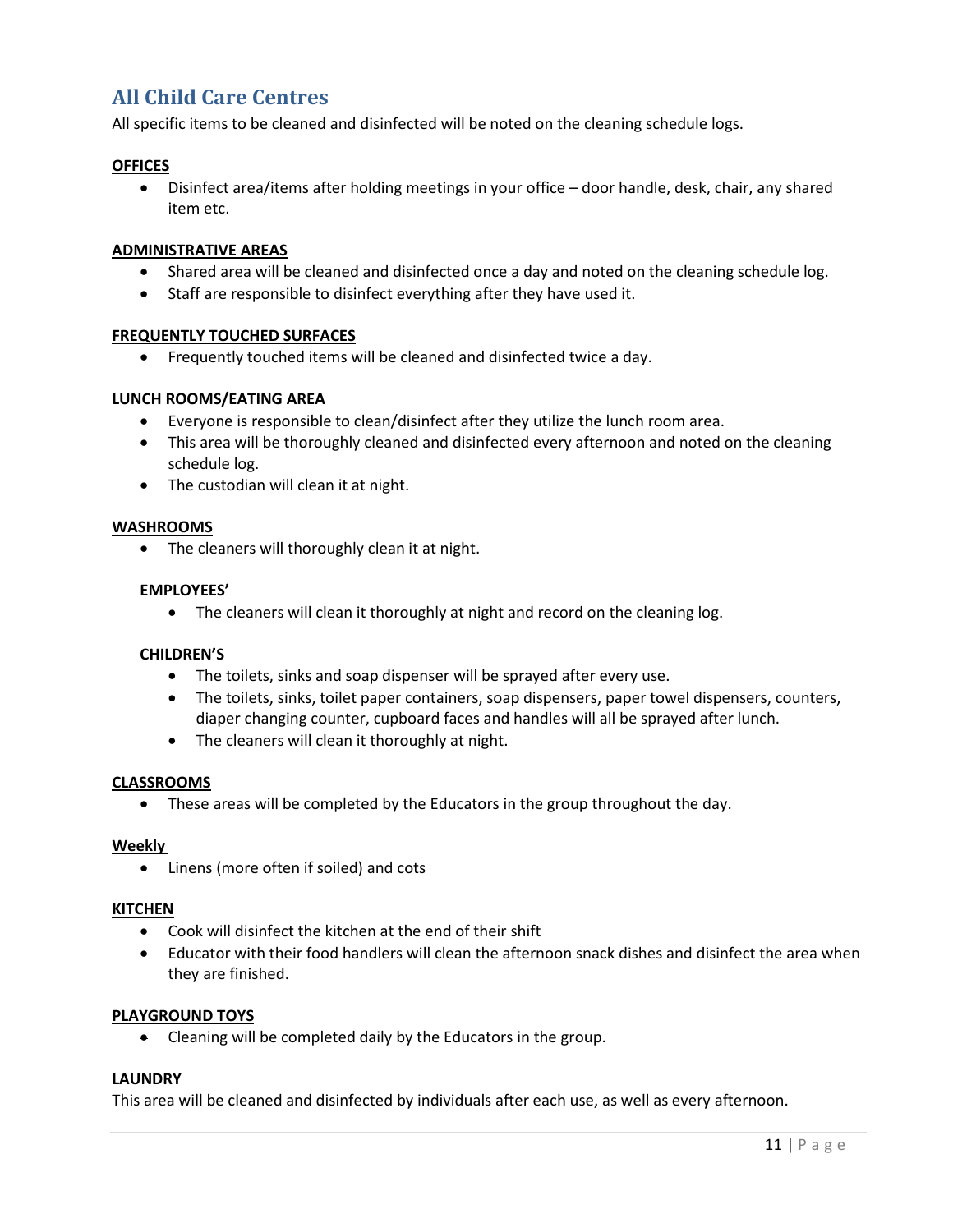# <span id="page-12-0"></span>**All School Age Programs**

Please note that all of the items below must be cleaned first with soap and water and then disinfected. All cleaning and disinfecting will be noted on the cleaning schedule logs.

#### **PROGRAM ROOMS/EATING AREA**

• Tables and chairs will be cleaned and disinfected before and after each meal/use.

#### **WASHROOMS**

- School custodians will clean and disinfect washrooms
- Educators in Kindergarten classrooms (that include a washroom in the room) will be cleaned after each use

## <span id="page-12-1"></span>**Cleaning Personal Protective Equipment (PPE)**

#### **Good Beginnings will have the following PPE available for staff if they choose to wear it**:

- Eye Protection
- Medical Masks/N95 Masks (non-fit tested)
- Lab Coats
- Gloves

#### <span id="page-12-2"></span>**Cleaning and Disinfecting Eye Protection**

- If staff choose to wear eye protection, they should clean their eye protection between uses
- All eye protection should be replaced when soiled or damaged
- Perform proper hand hygiene prior to removing eye protection
- Carefully wipe the inside, followed by the outside of the face shield/goggles or safety glasses using a clean cloth saturated with neutral detergent solution or a cleaner wipe.
- Carefully wipe the outside of the protective eyewear with a disinfecting wipe/cloth. Follow the appropriate contact time as described in the manufacturer's instructions.
- Wipe the outside with clean water or alcohol to remove residue.
- Allow eye protection to air dry or use a clean absorbent towel and when dry store appropriately. (see below)

#### <span id="page-12-3"></span>**Storing of Personal Protective Equipment (PPE)**

• If staff choose to wear PPE, staff will store their PPE in their allocated pre-assigned areas.

#### <span id="page-12-4"></span>**Putting on Personal Protective Equipment (PPE)**

- 1. Wash your hands for 20 seconds with soap and water or use hand sanitizer.
- 2. Put on the gown (if being used).
- 3. Put on the mask
	- a. Place the mask over the nose and chin.
	- b. Secure the ties, loops or straps.
	- c. Mold the metal piece to your nose (if the mask has a metal piece).
- 4. Put on protective eyewear or shield (if using).
- 5. Put on gloves, taking care not to tear or puncture the gloves.

#### <span id="page-12-5"></span>**Taking Off Personal Protective Equipment (PPE)**

1. Remove gloves using a glove to glove/skin to skin technique.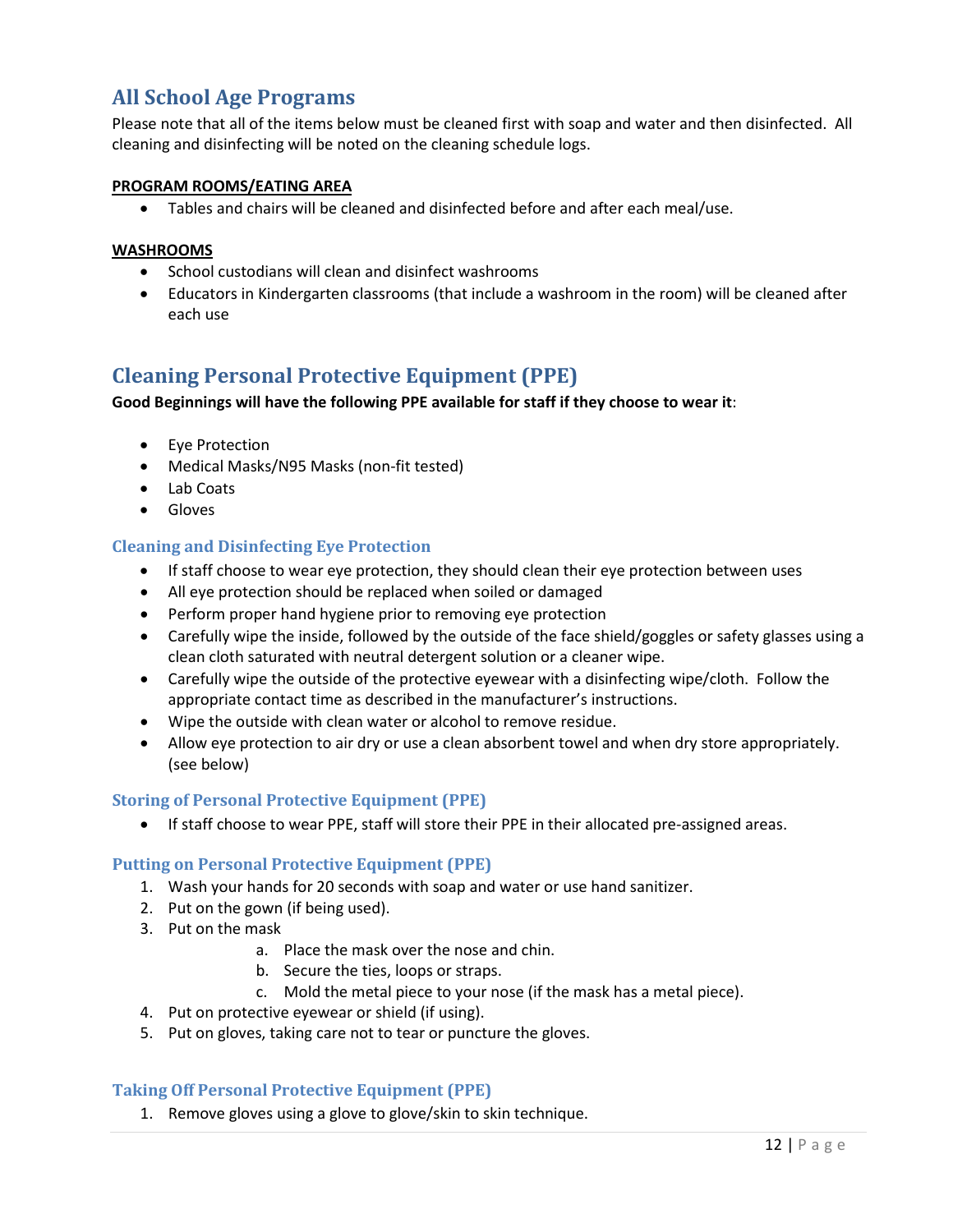- a. Grasp the outside edge near the wrist and peel away, rolling the glove inside-out.
- b. Reach under the second glove and peel away.
- c. Throw the gloves away immediately in plastic lined garbage.
- 2. Remove the lab coat (if using).
	- a. Roll the lab coat and place directly in a laundry basket to be cleaned.
- **3. Wash your hands with soap and water or use hand sanitizer.**
- 4. Remove face shield/goggles/safety glasses.
	- a. Use the arm or headband to remove from head (they are considered to be clean).
	- b. Clean the shield/goggles/safety glasses as noted in section: Cleaning and Disinfecting Eye Protection.
- 5. Remove mask
	- a. Remove the mask using the ties, loops or straps which are considered to be clean.
	- b. Pull forward off the head, bending forward to allow the mask to fall away from the face.
	- c. If it is a disposable mask, discard it into a lined garbage bag immediately.
	- d. If it is a cloth mask, we ask each individual to please thoroughly wash using soap/detergent and hot water or and hang to dry.
- **6. Wash your hands with soap and water for 20 seconds or use hand sanitizer.**

**When an employee is in contact with bodily fluids such as saliva, blood, vomit, urine and feces, gloves will be worn when assisting the child.** 

#### **Anytime an employee is wearing gloves they must remember to:**

- Never touch your face or mouth when wearing gloves.
- Never wash or attempt to decontaminate disposable gloves.
- Be mindful that your gloves transfer any germs you pick up from touching surfaces and product
- Continue to practice cleaning protocols and
- Frequently change your gloves which also includes proper hand hygiene before and after

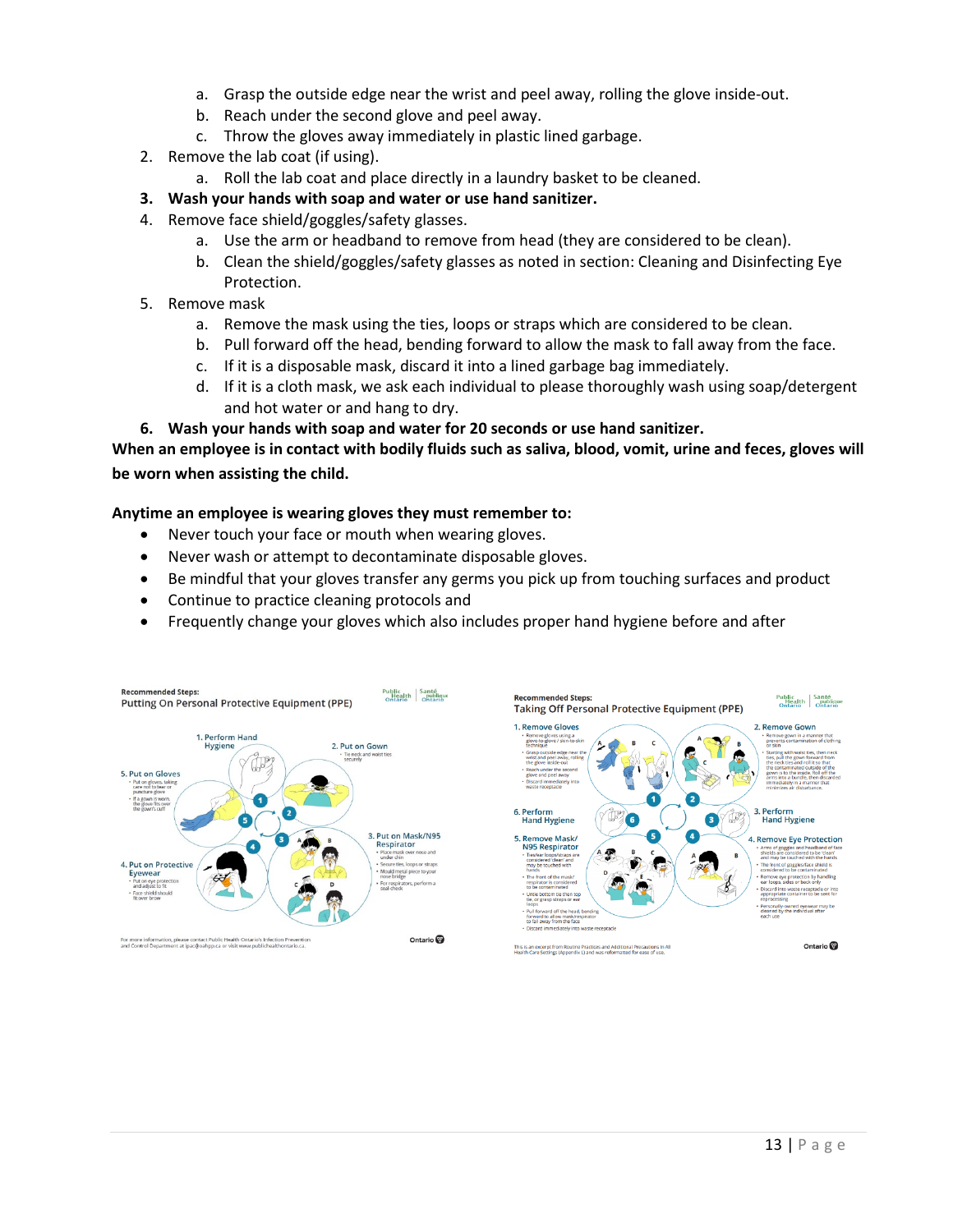# <span id="page-14-0"></span>**Serious Occurrence Reporting**

In alignment with the changes from the Ministry of Health and on the advice of the Office of the Chief Medical Officer of Health, the Ministry of Education has suspended public reporting of COVID-19 cases in child care.

**Licensees are to still to report closures related to COVID-19 where they result in an "Unplanned Disruption of Service"** to the normal operation of a child care centre or home child care agency in the Child Care Licensing System.

• For licensed child care centres, this represents any closure impacting the entire centre.

Please note that a Serious Occurrence is **not** required when a child care centre closes a program room, but not the entire centre.

## <span id="page-14-1"></span>**Communication and Confidentiality**

#### <span id="page-14-2"></span>**Communication**

Should outside media, or any other individual (parent, custodian, neighbor etc.,) request information or a statement that is COVID-19 related, Good Beginnings' employees will refrain from commenting as per our Confidentiality Policy, and will direct the inquiry to Mary Ann Hogan, Christine Junker and/or Kym Huska.

If necessary, appropriate messaging will be provided from the Executive Director. This also includes social media platforms (Facebook, Twitter, Instagram etc.).

#### <span id="page-14-3"></span>**Communication with Families**

- Good Beginnings will communicate our Enhanced Health and Safety COVID-19 Policies, Procedures, and Protocols, with our families.
- The Enhanced Policies, Procedures and Protocols will be shared with families, for their information and to ensure they are aware of these expectations, including keeping children home when they are sick, which are aimed at helping to keep all children and staff safe and healthy.
- The Enhanced Policies, Procedures and Protocols include Health and Safety Protocols for COVID-19.
- Good Beginnings' Enhanced Health and Safety COVID-19 Polices Procedures, and Protocols will be posted on our website.

#### <span id="page-14-4"></span>**Communication Protocols**

The following communication protocol will be followed should a COVID-19 related health concern or illness occur at a child care centre or school age program.

- If an individual calls to report that they or their child did not pass their daily COVID-19 screening:
	- o Supervisors/Assistant Supervisors/Coordinators will contact Kym Huska with the information and will then update the COVID-19 Symptom Tracking Sheet
- If a child, staff member, student or essential visitor becomes symptomatic while at the centre/program:
	- o Family members will be contacted for pick-up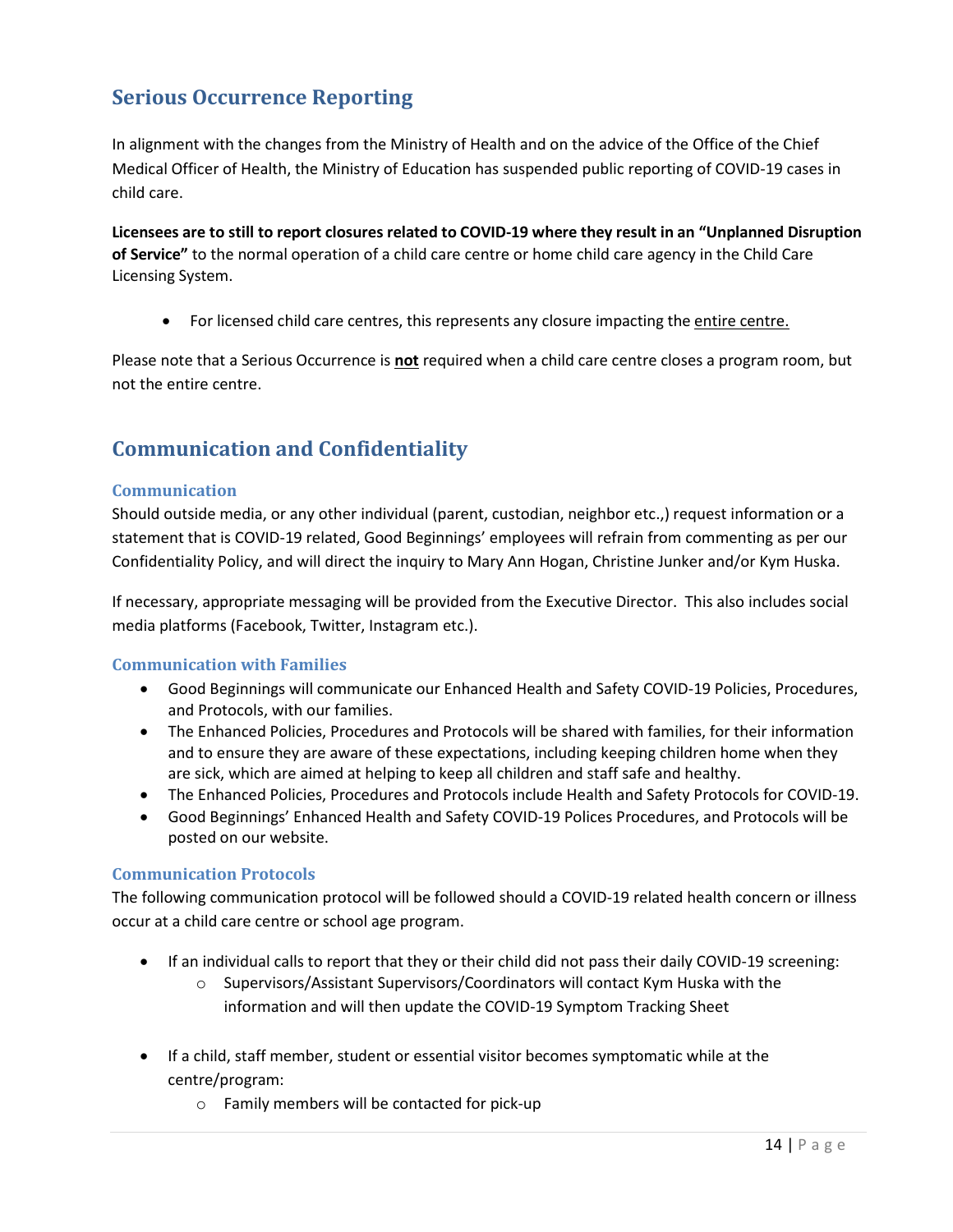- o Supervisors/Assistant Supervisors/Coordinators will contact Kym Huska with the information and will then update the COVID-19 Symptom Tracking Sheet
- If two or more individuals working at *one location* are identified as testing positive for COVID-19, Good Beginnings' Joint Health & Safety Committee will be notified and will in turn notify the Ministry of Labour.
- **Where Child Care Centres/Programs operate within a school the additional communication protocols will be followed as well;**
	- o The on-site Before School program staff will inform the **school office** when:
		- A child is absent from the Before School program due to symptoms exhibited at home
		- A child fails the screening upon arrival to the Before School program and does not attend the program
		- A child exhibits symptoms during the Before School program and is sent home

## <span id="page-15-0"></span>**Confidentiality**

All communication that Good Beginnings shares, regarding information related to COVID-19 health concerns, will be done in the strictness of confidence – sharing only that information which is necessary and only to those parties who require that information. We will continue to uphold current expectations of confidentiality, professionalism and respect for our families, children and fellow staff members.

# <span id="page-15-1"></span>**Records**

## <span id="page-15-2"></span>**Attendance Records**

• Attendance records at the Child Care Centre and School Age programs will be kept on premises to verify essential visitors that enter the centre/program and the approximate length of stay. Attendance records for children and essential visitors will be scanned to drive, kept on site for one year as per Ministry requirements, after which time the originals will be shredded.

Required attendance records include:

- Children's Attendance Records
	- o Daily record of every child entering a centre/program.
- Essential Visitors Records
	- o Program Advisor from the Ministry of Education, Inspector from Southwestern Public Health, Fire Inspector etc.
	- $\circ$  Cleaners, or people completing mandatory maintenance work on-site (Forvan etc.)

## <span id="page-15-3"></span>**Meetings**

• All training, orientations, hiring interviews and meetings involving staff, parents/guardians, Board of Directors or outside parties may be completed virtually or in person.